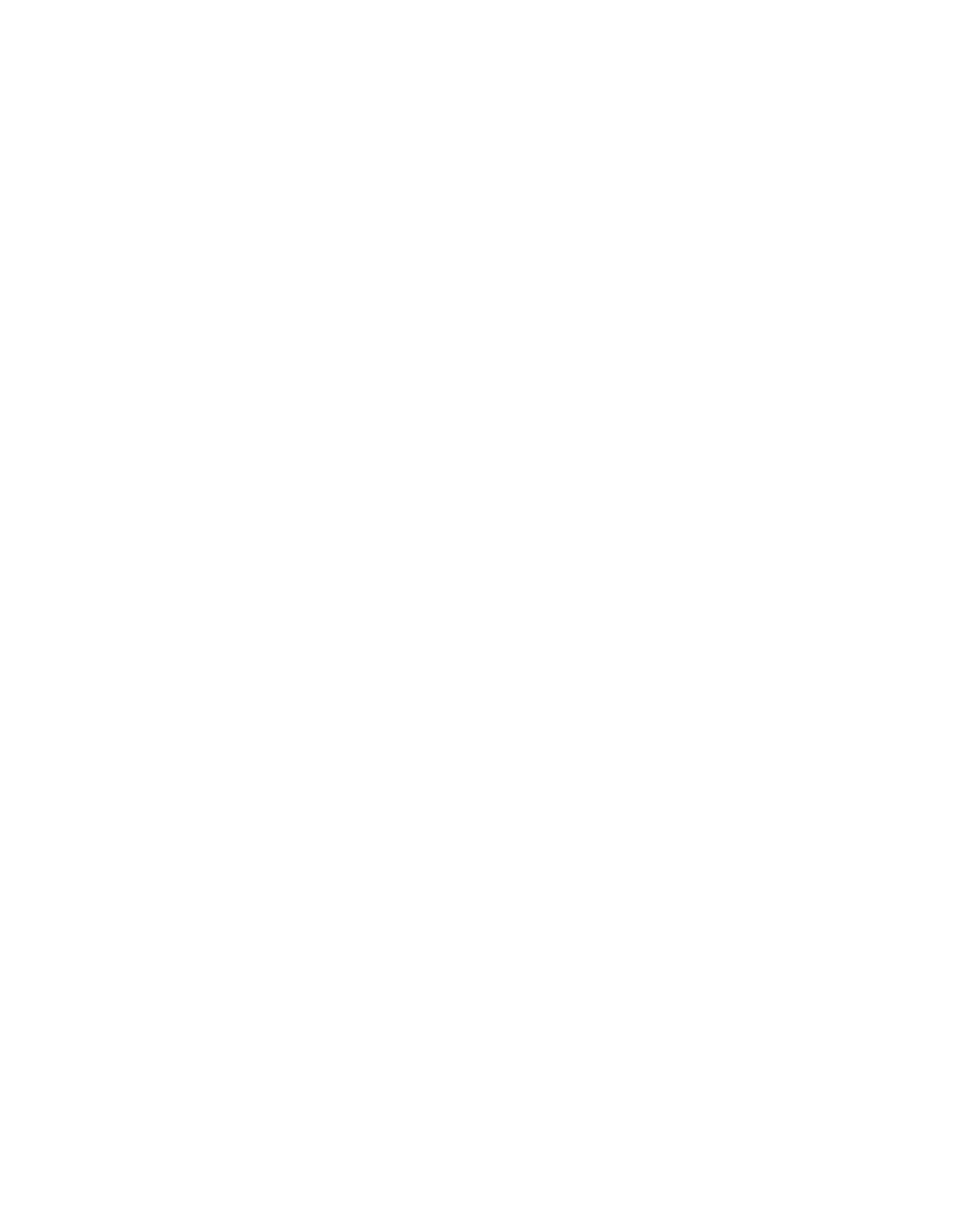#### **REPORTING ERRORS AND RECOMMENDING IMPROVEMENTS**

You can help improve this manual. If you find any mistake or if you know of a way to improve the procedures, please let us know. Mail your letter, DA Form 2028 (Recommended Changes to Publications and Blank Forms), to: Commander, U. S. Army Troop Support Command, ATTN: AMSTR–MCTS, 4300 Goodfellow Boulevard, St. Louis, MO 63120-1798. A reply will be furnished directly to you.

### Appproved for public release; distribution is unlimited. **SECTION I**

#### **GENERAL**

**1-1. GENERAL.** The purpose of this technical bulletin is to outline the procedures for identifying warranted items/components of the 15 kW commercial trailer-mounted generator set assembly being procured under contract DAAK01–86-D-C079 from Stewart & Stevenson Services, Inc., Houston, Texas.

**1-2. EXPLANATION OF TERMS.** Not applicable to this technical bulletin.

**1-3. COVERAGE.** The contractor, Stewart & Stevenson Services, Inc. guarantees the Commercial Trailer–Mounted Generator Set and all parts thereof, to be free of defects in material and workmanship for a period of 24 months from the time of acceptance or delivery, or 1500 operating hours, whichever occurs first except as noted in the forecoming paragraph. Since all components and parts are warranted except as noted in paragraph 1-4 no specific listing will be provided. The contractor, Stewart & Stevenson Services, Inc., is responsible for parts only; no field labor.

**1-4. EXCEPTIONS TO WARRANTY.** The warranty does not apply to repair or replacement required to restore the unit to operation in the following instances:

a. Expandable items such as O-belts, filters (air, fuel and oil) or any expendable items provided as part of overpack spares to support preventive maintenance only, are not covered under the terms of this warranty.

b. Failure or performance deficiencies attributable to installation, utilization, or operation not in accordance with the operating instructions and technical data provided with the unit.

c. Failure or performance deficiencies attributable to operation, repair, or alteration by individuals not trained in proper operation or maintenance of the unit.

d. Failure or performance deficiencies attributable to activation of the BATTLE SHORT Switch, or resulting from accidental or combat damage.

e. Failure or performance deficiencies attributable to repairs with, or an addition of, parts or components not supplied by or approved by Stewart & Stevenson Services, Inc.

**\*This manual supersedes TB 5-6115-636-23, 27 March 1987**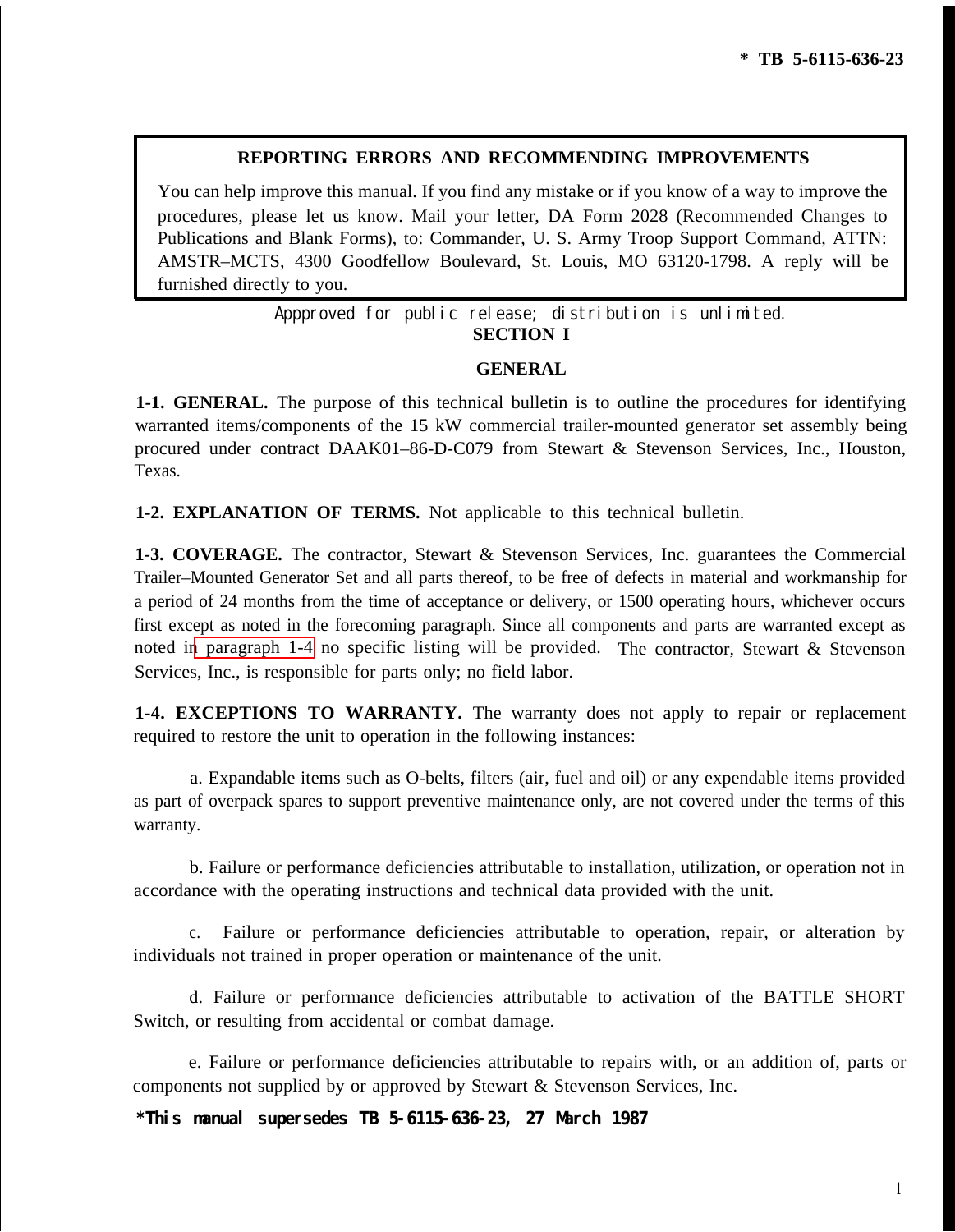#### **SECTION II**

#### **RESPONSIBILITIES**

#### **2-1. CONTRACTOR RESPONSIBILITIES.**

a. The contractor is responsible for furnishing new items to replace any that prove to be nonconforming and/or defective within the warranty period. All defective or nonconforming parts shall be sent to Stewart & Stevenson to be evaluated by Stewart & Stevenson for fail wear and tear.

b. If the contractor fails to replace any items that prove to be nonconforming and/or defective within 30 days after proper notification, the contractor shall pay cost incurred by the Government in procuring such parts from another source.

### **2-2. TRANSPORTATION.**

a. In all situations when repair or replacement requires transportation of the nonconforming or defective item(s), shipping costs from line item delivery point to contractor's plant and return shall be at the expense of the contractor.

b. On items used within the continental 48 states of the United States and the District of Columbia, the guarantee shall include the furnishing of new items to replace any that prove to be nonconforming and/or defective within the warranty period. Such items shall be furnished without cost to the Government, F.O.B. manufacturer's nearest dealer or branch, or to the original line item destination, whichever is more advantageous to the Government.

c. On items used outside the continental 48 states of the United States and outside the District of Columbia, the guarantee shall include the furnishing of new items to replace any that prove to be nonconforming and/or defective within the warranty period Such items shall be delivered via air by the contractor to the destination point designated by the Government. The contractor shall be responsible for transportation costs not to exceed the greater of F.O.B. manufacturer's nearest dealer or branch, or the original line item destination, whichever is more advantageous to the Government. Return of defective items to the contractor shall be at the option and at the expense of the contractor.

**2-3. GOVERNMENT RESPONSIBILITIES.** User activity shall notify local Warranty Control Officer (WARCO) if defective parts are discovered. User activity shall perform all necessary field labor, including installation of requisitioned parts to restore item to mission capable. Defective parts will be tagged using DA Form 2402. Defective parts will be retained by the user activity until notified by TROSCOM of disposition actions.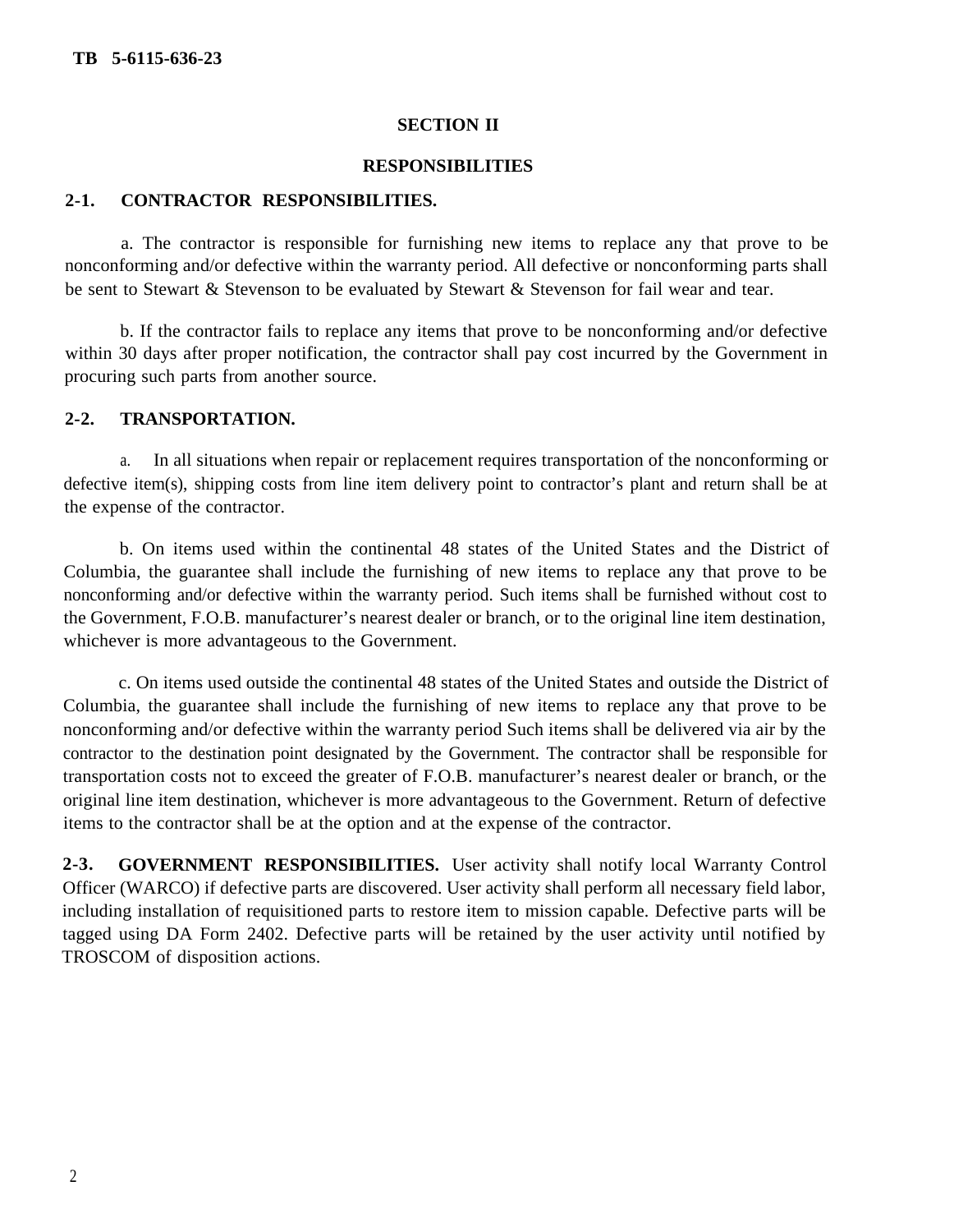#### **SECTION III**

#### **FORMS AND PROCEDURES**

**3-1. CLAIMS.** All warranty claims will be processed using either DA Form 2407 or Standard Form 368 in accordance with DA PAM 738–750 and this warranty technical bulletin. The claims must show date of manufacture, hour meter reading, and a detailed list of defective parts replaced. Each defective part listed must be tagged and waiting disposition instructions.

**3-2. NOTIFICATION OF FAILURES.** The contractor, Stewart & Stevenson, shall be notified by the TROSCOM WARCO of defective or nonconforming parts. The TROSCOM WARCO will also give disposition instructions to the user activity.

**3-3. GOVERNMENT MAINTENANCE.** Contractor warranty prohibits using units from repairing any component of the generator set. Using units are allowed to perform troubleshooting, preventive maintenance and replacement of defective components as authorized by the Maintenance Allocation Chart.

**3-4. ALTERATIONS.** Alterations and/or modifications shall not be made to this equipment unless authorized by USATROSCOM.

**3-5. NULLIFICATION.** Failure to perform operation and maintenance in accordance with the applicable technical manuals and maintenance allocation chart may be cause for nullification of the warranty.

**3-6. REPORTING.** Reporting or recording action in a failure item shall be specified in DA PAM 738–750.

**3-7. FORMS.** DA Forms 2407 and 2402 are used by the field in reporting warranty claim actions (WCA'S). The purpose of these forms is to have the contractor, Stewart & Stevenson, replace defective/nonconforming parts discovered by the user activity.

#### **3-8. GOVERNING OF WCA'S.**

a. End items under warranty have either a decal, data plate, or label on them and/or entry on the DA Form 2408–9, Acceptance Report, giving the warranty period.

b. WCA's can be started by any maintenance level.

c. Selecting exhibits. A component, part or assembly under warranty that is defective due to design or workmanship becomes a warranty claim exhibit. All exhibits will carry a DA Form 2402 marked "Warranty Exhibit."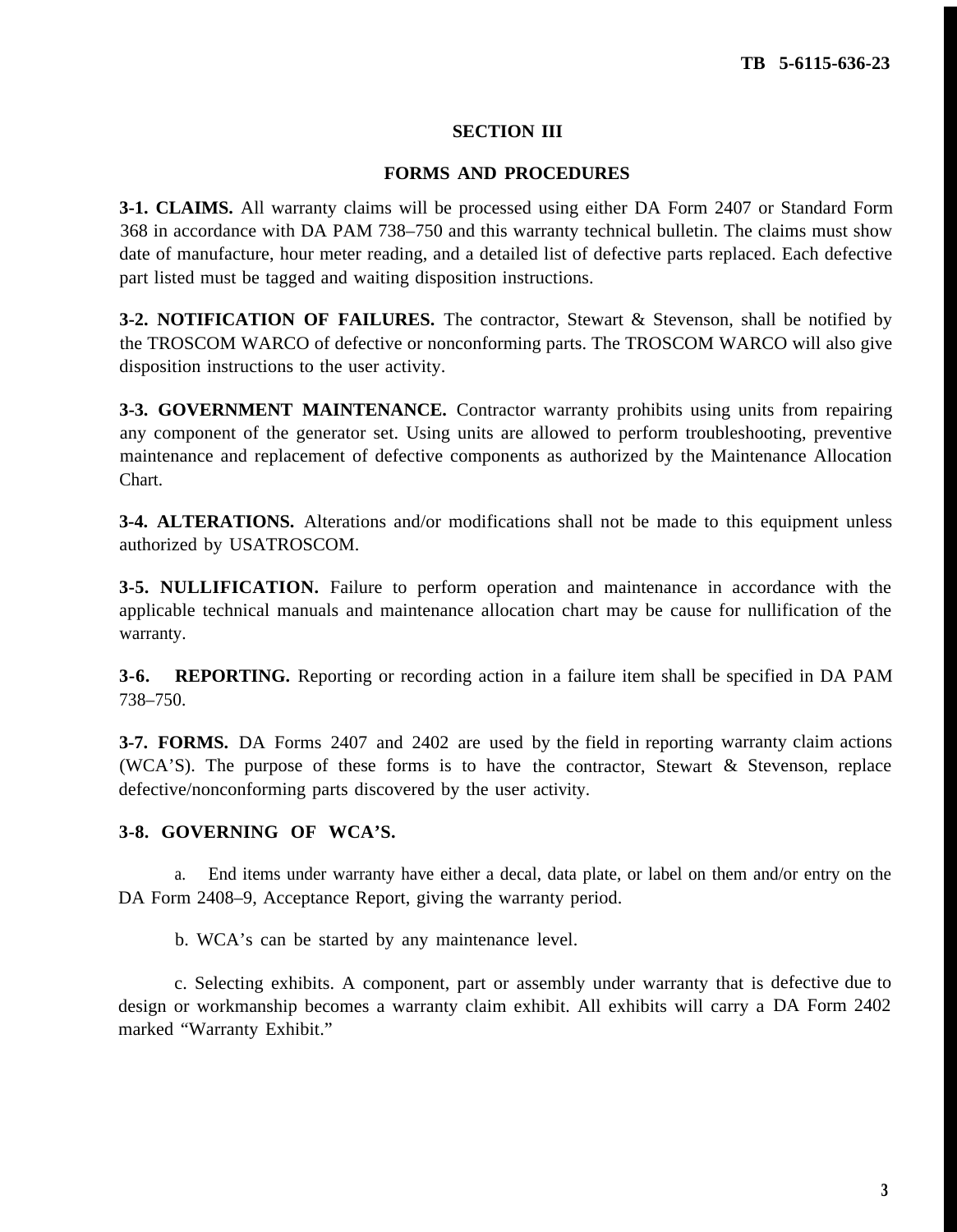d. If a Reliability Improvement Warranty (RIW) is involved, go to the instructions in the supply bulletin that covers the PIN.

e. Local commands will set up an office to handle local warranty claims. The office will also deal with warranty actions between its activities, the local dealer or manufacturer, and the National Maintenance Point (NMP). Report warranties settled locally by printing "For Information Only" in Block 16a of the DA Form 2407.

f. Non-direct exchange (non–DX) claim items. When the warranted item is not handled through DX, the unit prepares and sends a completed DA Form 2402 (with exhibit) and DA Form 2407 to the warranty claims office. The office then deals with the DA Form 2407 as follows:

(1) Send copy #1, #2, and #5 to: CDR, TROSCOM, ATTN: AMSTR-Q, 4300 Goodfellow Blvd., St. Louis, MO 63120-1798. One of these copies will go to the item manager to show a supply demand.

(2) Keep copy #3 for 180 days (with exhibit and DA Form 2402), unless you are told differently. If you receive no instructions after 90 days, contact: CDR, TROSCOM, ATTN: AMSTR-Q, 4300 Goodfellow Blvd., St. Louis, MO 63120-1798, telephone number, 314-263-3478 for information.

(3) Copy #4 gives you the authority to tell the claim creator to get the new item through supply. Copy #4 is kept, at most, for 180 days or until you get notice that the claim has been honored.

g. Direct exchange (DX) claim items. When the warranted item is handled through DX, the unit starting the claim action fills out the same forms and deals with them the way they do for a non-DX item except as follows:

(1) The unit running the DX shop starts the replacement action for supported units. The DX shop uses Copy #4 of the DA Form 2407 to start the action.

(2) Normal DX replacement actions will be made by the DX shop for like serviceable items in stock.

h. Final processing of approved claims. Support or depot maintenance units will handle all WCA's promptly. These units will send approved claims to the creator whose address and MILSTRIP document number is in Block 20 of DA Form 2407. The support or depot unit will also return to the replacing unit all labor costs used in replacing the bad items.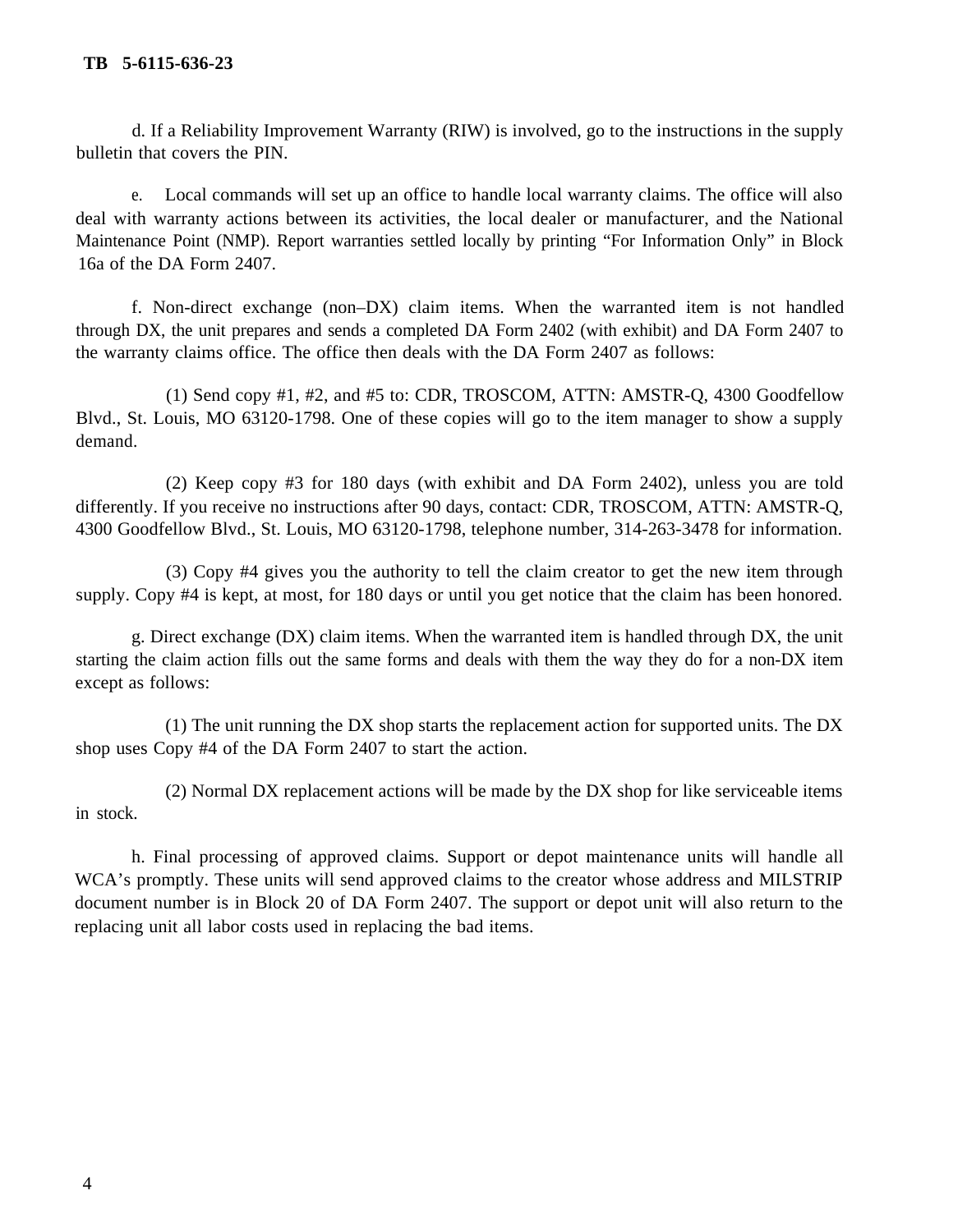3-9. DA FORM 2407. The following are instructions on, completing DA Form 2407 by block number and title heading:

| <b>PAGE NO</b><br><b>MAINTENANCE REQUEST</b><br>For use of this form, see TM 38 750, the proponent agency is DCSLDG. |                             |                            |                   | NO. OF PAGES      |                                 | REQUIREMENT CONTROL SYMBOL<br>$CSCLD = 0.47/R11$ |
|----------------------------------------------------------------------------------------------------------------------|-----------------------------|----------------------------|-------------------|-------------------|---------------------------------|--------------------------------------------------|
|                                                                                                                      |                             | SECTION I - EQUIPMENT DATA |                   |                   |                                 |                                                  |
| <b>CONTROL NUMBER</b><br>NRR1 N·                                                                                     | <b>WORK ORDER NUMBER</b>    | WESDC                      | long Po           | PO AUTHENTICATION |                                 |                                                  |
| <b>UNDRK REQUEST</b><br>—`wwo<br>WARRANTY CLAIM                                                                      | 18 ORGANIZATION             |                            | <b>6 LOCATION</b> |                   |                                 | <b>CUNIT IDENT CODE</b>                          |
| 2. SERIAL NO                                                                                                         | <b>B. NOUN NOMENCLATURE</b> | LINE NO                    | is MODEL          |                   | <b>6. NATIONAL STOCK NUMBER</b> |                                                  |

```
Page No/No of Pages Enter the page number. Total pages will
be entered when entries in Section II are complete.
```
Work Order Number Leave blank.

WESDC Leave blank.

ORG PD Leave blank.

PD Authentication Leave blank.

Work Request Leave blank.

MWO Leave blank.

Warranty Mark this block.

ORGANIZATION Enter location of organization sending  $1a$ in the report.

1b LOCATION Enter name of organization writing the request (overseas list APO only).

Ic UNIT IDENT CODE Enter unit identification code (UIC) of the unit shown in block la.

**2. SERIAL NO**<br>a. For nontactical wheeled vehicles. list the USA registration b. For ammunition, put in the lot number, c. For all other items. list the serial number, if known. For floating craft. list the Department of Army Hull number. If more than one serial number. leave blank. d. When using this form for more than one item or component. leave blank.

3. NOUN NOMENCLATURE Put in name abbreviation of equipment for which the form was started.

4. LINE NO Leave blank.

5. Model Put in the item model number.

**B. National Stock Number** Put in the National Stock Number of equipment in block 3. When completing this form for many items having several NSNs. leave blank.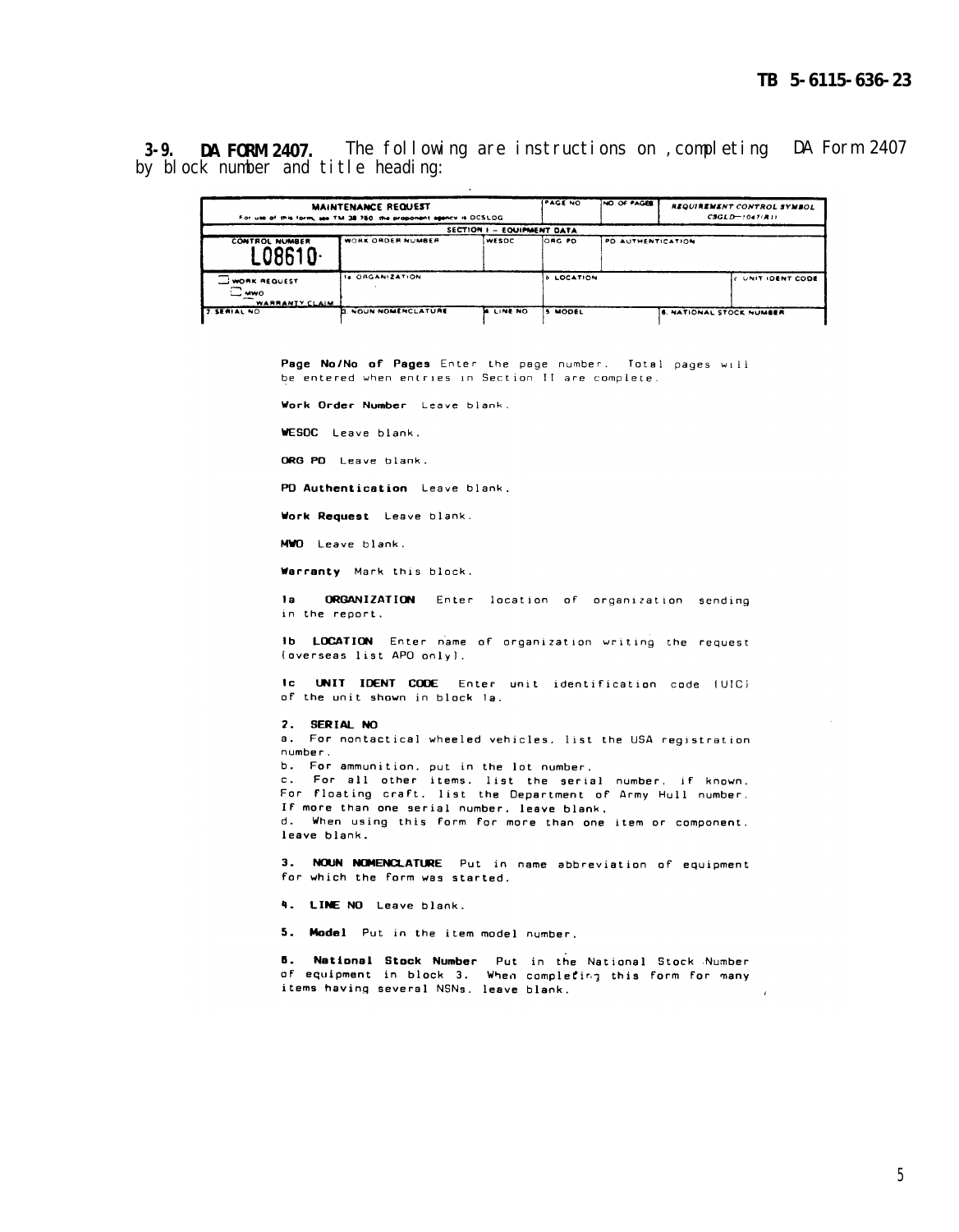#### TB 5-6115-636-23

| 7. MAINTENANCE ACTIVITY<br>$\bullet$                                                                                                            | L. LEVEL (B. UTILIZA- D. MCSR<br><b>TION CODE IITEM</b> |                  | e. ERC         | <b><i>b. PACING</i></b><br><b>ITEM</b> | <b>10. HOURS</b>    | <b>11. MILES</b>                                           | <b>12. ROUNDE 13. STARTS</b> |
|-------------------------------------------------------------------------------------------------------------------------------------------------|---------------------------------------------------------|------------------|----------------|----------------------------------------|---------------------|------------------------------------------------------------|------------------------------|
| 14. FAILURE DETECTED DURING (Select one - use for X)                                                                                            |                                                         |                  |                |                                        |                     | 18. FIRST INDICATION OF TROUBLE (Select one - use of or X) |                              |
| <b>Seheduled</b><br>$\overline{\text{G}}$ $\overline{\text{G}}$<br>Meintenance                                                                  | <b>LE</b> Stores                                        | <b>IGI FINAN</b> | 068 Incorrette |                                        | 258 Overheating     |                                                            | 290 Out of Adjust            |
| <b>ILE</b> Handling<br>D Normal Op                                                                                                              | <b>Financition</b> Little Other                         |                  | 008 Now        |                                        | 387 Low Parlormance |                                                            | Other                        |
| 16. DESCRIBE DEFICIENCIES OR SYMPTOMS ON THE BASIS OF COMPLETE CHECKOUT AND DIAGNOSTIC PROCEDURE IN EQUIPMENT TH (Do not<br>presentive repears) |                                                         |                  |                |                                        |                     |                                                            |                              |
|                                                                                                                                                 |                                                         |                  |                |                                        |                     |                                                            |                              |
|                                                                                                                                                 |                                                         |                  |                |                                        |                     |                                                            |                              |
| I'DE REMARKS                                                                                                                                    |                                                         |                  |                |                                        |                     |                                                            |                              |

activity. a. Level Put in the code of the maintenance level doing the maintenance. O - Organizational (ORG) F - Direct Support (DS) H - General Support (GS)  $D - De$ 

7. Maintenance Activity Put in the name of your support

L - Special Repair Activity

8. Utilization Code For nontactical wheeled vehicles in administrative use, use utilization code "V."

9. MCSR Item Leave blank. 9a. ERC Leave blank. 9b. Pacing Iteam Leave blank.

10. Hours Put in the hour reading (rounded to the nearest hour] from the hour meter on the equipment in block 3.

11. Miles Put in the mileage (rounded to the nearest mile) of the equipment in block 3.

12. Rounds Leave blank.

13. Starts For turbine engines, put in the number of hot starts. If not needed, leave blank.

14. Failure Detected During Mark the box that best describes when the failure was found.

15. FIRST INDICATION OF TROUBLE Mark the box that best describes the conditions when you first found the trouble.<br>Write in a code number from the table below. Leave blank if block 14 is left blank or when listing sampled items for unit maintenance.

| Code   | Description              |
|--------|--------------------------|
| 0 Q B  | Noisv                    |
| 068    | Inoperative              |
| 258    | Overheating              |
| 387    | Low performance          |
| 790    | Out of adjustment        |
| *360   | Intermittent             |
| $*432$ | Off frequency            |
| *680   | Unstable                 |
| * 077  | Accident (motor vehicle) |
| *777   | Mid-service life         |
| *099   | Other                    |

\*The asterisk shows code numbers not listed in block 15. DA Form 2407. If you select one of these codes, the proper code number must be put in the space called "Other." block 15.

18 & 16a Leave blank.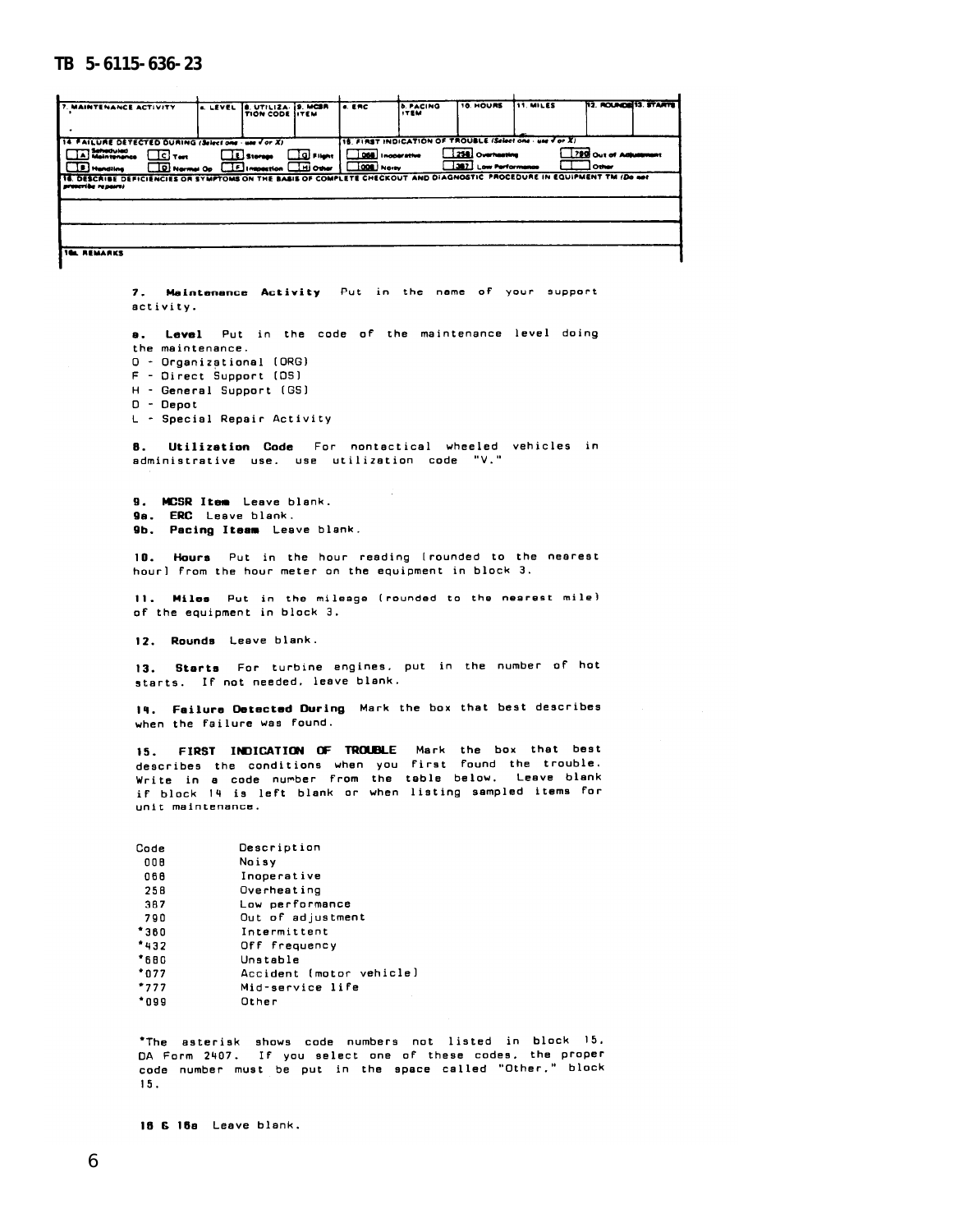$\blacksquare$ 

|                               |                          |                                   |                                                            |                            | SECTION II - WORK ACCOMPLISHED |                             |                                                                                   |                                          |                              |                              |
|-------------------------------|--------------------------|-----------------------------------|------------------------------------------------------------|----------------------------|--------------------------------|-----------------------------|-----------------------------------------------------------------------------------|------------------------------------------|------------------------------|------------------------------|
|                               |                          | 176. REPAIR ORGANIZATION/ACTIVITY |                                                            | <b>CUNITIDENT COOL</b>     |                                |                             | 18. TYPE ORGANIZATION/ACTIVITY AC-<br>COMPLISHING WORK (Select one - use of or X) |                                          |                              | <b>19. AMS ACCOUNT CODE</b>  |
| <b>I. LOCATION</b>            |                          |                                   |                                                            |                            |                                | $\Box$ $\Box$ $\Box$ $\Box$ | $\mathbf{E}$<br>3 CONTRACTOR                                                      |                                          |                              |                              |
| 20 <sub>n</sub><br><b>ACT</b> | <b>FAILURE</b>           |                                   | c. COMPONENT/PART NOUN, SVC. OR MMO NO.                    |                            | <b>MANHOURS</b>                |                             | NATIONAL STOCK NUMBER                                                             | <b>PART SOURCE</b><br><b>CODE</b>        | <b>OTY</b>                   | PARTS COST                   |
| <b>CODE</b>                   | <b>CODE</b>              | 4. CB CODE                        | <b><i>e, REF DEBONATOR 1, MFR CODE</i></b>                 |                            | (Hrs & Ienshe)                 |                             |                                                                                   |                                          |                              | ٠                            |
|                               |                          |                                   |                                                            |                            |                                |                             |                                                                                   |                                          |                              |                              |
|                               |                          |                                   |                                                            |                            |                                |                             |                                                                                   |                                          |                              |                              |
|                               |                          |                                   |                                                            |                            |                                |                             |                                                                                   |                                          |                              |                              |
|                               |                          |                                   |                                                            |                            |                                |                             |                                                                                   |                                          |                              |                              |
|                               |                          |                                   |                                                            |                            | ٠                              |                             |                                                                                   |                                          |                              |                              |
|                               |                          |                                   |                                                            |                            |                                |                             |                                                                                   |                                          |                              |                              |
|                               |                          |                                   |                                                            |                            |                                |                             |                                                                                   |                                          |                              |                              |
|                               |                          |                                   | <b>INNESSEE INTERNATIONAL SECTION IN THE REAL MANNOURS</b> |                            |                                |                             | <b>A. TOTAL MANHOURS COST</b>                                                     |                                          | <b>A TOTAL PARTS COST</b>    |                              |
|                               |                          |                                   |                                                            |                            |                                |                             |                                                                                   |                                          |                              |                              |
|                               | 21. DELAY (Select one)   | TU No                             |                                                            | <b>TZT</b> Manageway       | $\overline{13}$ Fuglilities    | <b>TAT Funds</b>            | $TT$ $T$ ook                                                                      | 22 <sub>1</sub>                          | <b>JOATA TRANSCRISSO</b>     |                              |
|                               | <b>23. SUGANTY CO BY</b> | <b>HEALCHVIOTY</b>                |                                                            | <b>28. WORK ETARTED BY</b> | 24. INSPECTED BY               |                             | 27. ACCEPTED BY                                                                   |                                          | 28. DISPOSITION (Select and) |                              |
|                               | <b>EJULIAN DAYE</b>      | <b>JULIAN DATÉ</b>                | <b>JULIAN DATE</b>                                         |                            | <b>JULIAN DATE</b>             |                             | <b>JULIAN DATE</b>                                                                | <b>TAT To Univ</b><br><b>TEITO BULLI</b> |                              | 1019abraad<br>i Di Evenuatat |
|                               |                          |                                   |                                                            |                            |                                |                             |                                                                                   |                                          | <b>TEI Cannibalizzaion</b>   |                              |
|                               | <b>FORM</b>              |                                   |                                                            |                            | EDITION OF JUL 78 IS OBBOLETS. |                             |                                                                                   |                                          |                              | <b>ORGANIZATION COPY</b>     |

17a thru 19 Leave blank.

20d. CB CODE Put in the name of the part or assembly under warranty.

20e. REF DESIGNATOR Put in the serial number of the part or assembly under warranty.

20g. Put in the estimated number of hours needed to replace the bad part. Use the proper technical bulletin time schedule guide to get the estimated hours. If you can't get the guide. use actual hours.

20h. NATIONAL STOCK NUMBER Put in the NSN of the bad part. If an NSN is not found, use the part number.

20i. j. k Leave blank.

20a thru 20k Using the remaining spaces in block 20a--20k.<br>put in this information: The NSN of the defective item.

The name of the defective item.

The date of the failure.

The complete telephone number (AUTOVON/commercial with<br>area code) of the person creating the form. State clearly all factors which added to the failure. Include factors such as type of operation and land and weather conditions. State clearly your opinion as to why the part failed.

201 Total Manhours Self explained.

20m Total Manhour Cost Leave blank.

20n Total Parts Cost Self-explained.

21 thru 22 Leave blank.

23 Submitted The person authorized to send DA Form 2407 signs here

24 thru 28 Leave blank.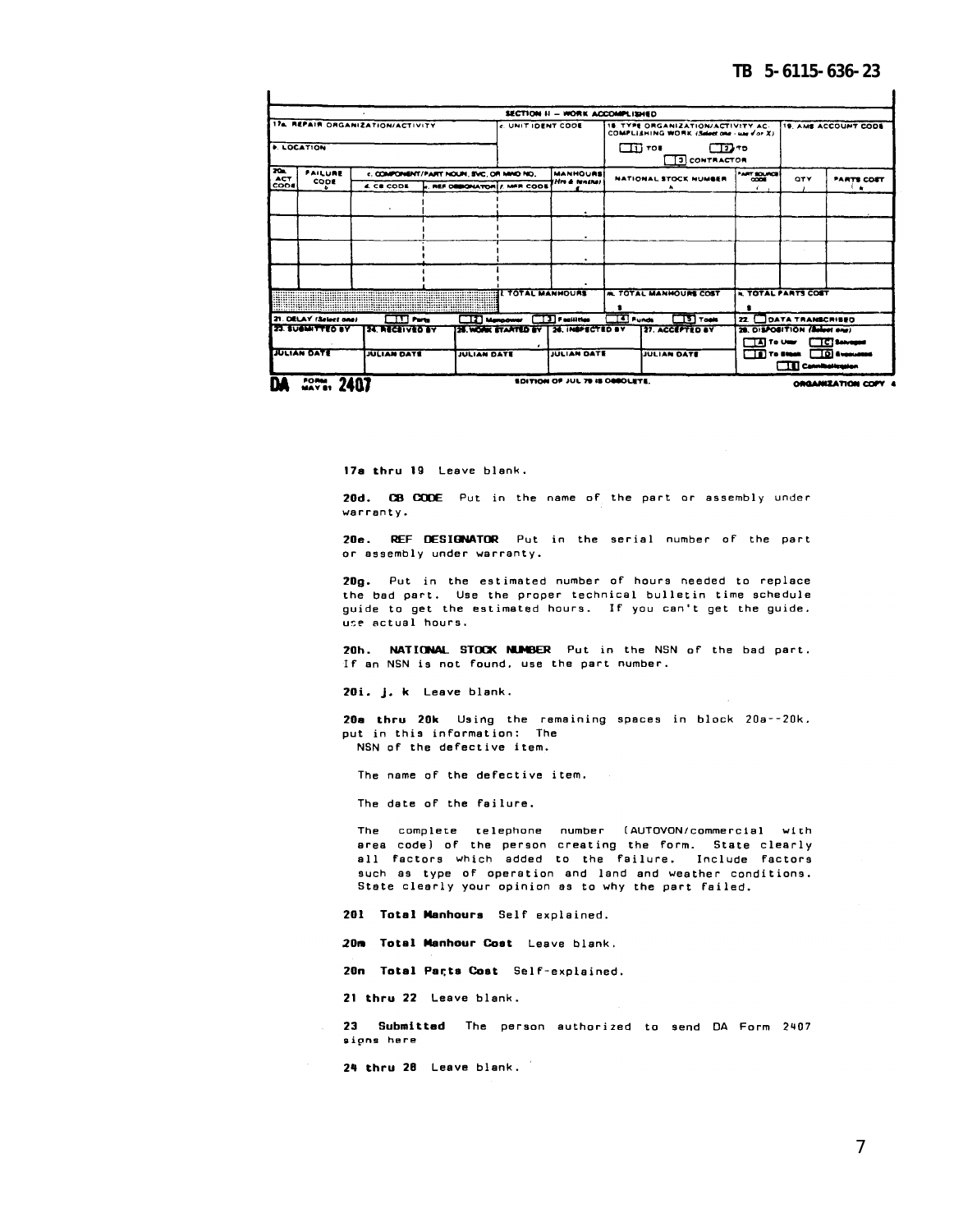**3-10. DA FORM 2402**. The following are instructions on completing DA Form 2402<br>by block number and title:

|                                                           | 1. SUPPORT AGENCY (DODAAC)                  |                             | 2. DATE                              |                                                             |
|-----------------------------------------------------------|---------------------------------------------|-----------------------------|--------------------------------------|-------------------------------------------------------------|
| 2<br>ē.<br>Edition of<br>is obsolute<br>38-760)<br>Ĕ<br>g | 3. ORGANIZATION (DODAAC)                    |                             |                                      | $\mathbf{f}^{\mathbf{4.}}$ Deir exhibit<br><b>CEXCHANGE</b> |
|                                                           | <b>5. NSN</b>                               |                             | <b>6. NOUN NOMENCLATURE</b>          |                                                             |
|                                                           | 7.70                                        | <b>8. PD AUTHENTICATION</b> |                                      |                                                             |
|                                                           | <b>END</b><br>Z                             |                             | <b>9. END ITEM NOUN NOMENCLATURE</b> |                                                             |
|                                                           | <b>ITEM</b><br>븽<br><b>IDENTIFICATION</b>   | 10. MODEL                   | 11. SERIAL NO.                       |                                                             |
|                                                           | 12. DEFICIENCY OR SYMPTOM                   |                             |                                      |                                                             |
|                                                           | <u>다</u><br>13. DATE ACCEPTED 14. SIGNATURE |                             |                                      | 15. NMCS                                                    |
| DOVT MEEL OF                                              | 16. JON                                     |                             | 17. INITIALS                         |                                                             |
| 7                                                         | <b>18. DATE REPAIRED</b>                    |                             | 19. INITIALS                         |                                                             |

1. SUPPORT AGENCY (DODAAC) Enter the DODAAC of the support activity that will exchange the item for you. When this form is used for other than exchanges, use the DODAAC or UIC.

2. DATE Enter the Julian date the item was prepared for exchange.

3. ORGANIZATION (DODAAC) Enter the DDDAAC of the unit or organization needing to exchange the item. When this form is used for other exchanges, use the DODAAC or UIC.

4. EIR EXHIBIT/EXCHANGE Mark the block to show an exchange or EIR exhibit. When used for warranty claims, put a "W" in the open space to the right of EIR EXHIBIT.

5. NSN Enter the NSN of the item.

6. NOUN NOMENCLATURE Print the noun abbreviation of the item to be exchanged.

7. PO Enter the priority designator (PO) that applies to the action. The unit or organization listed in Block 3 normally assigns the PD. When the exchange supports a customer maintenance request, use the PD of the maintenance request.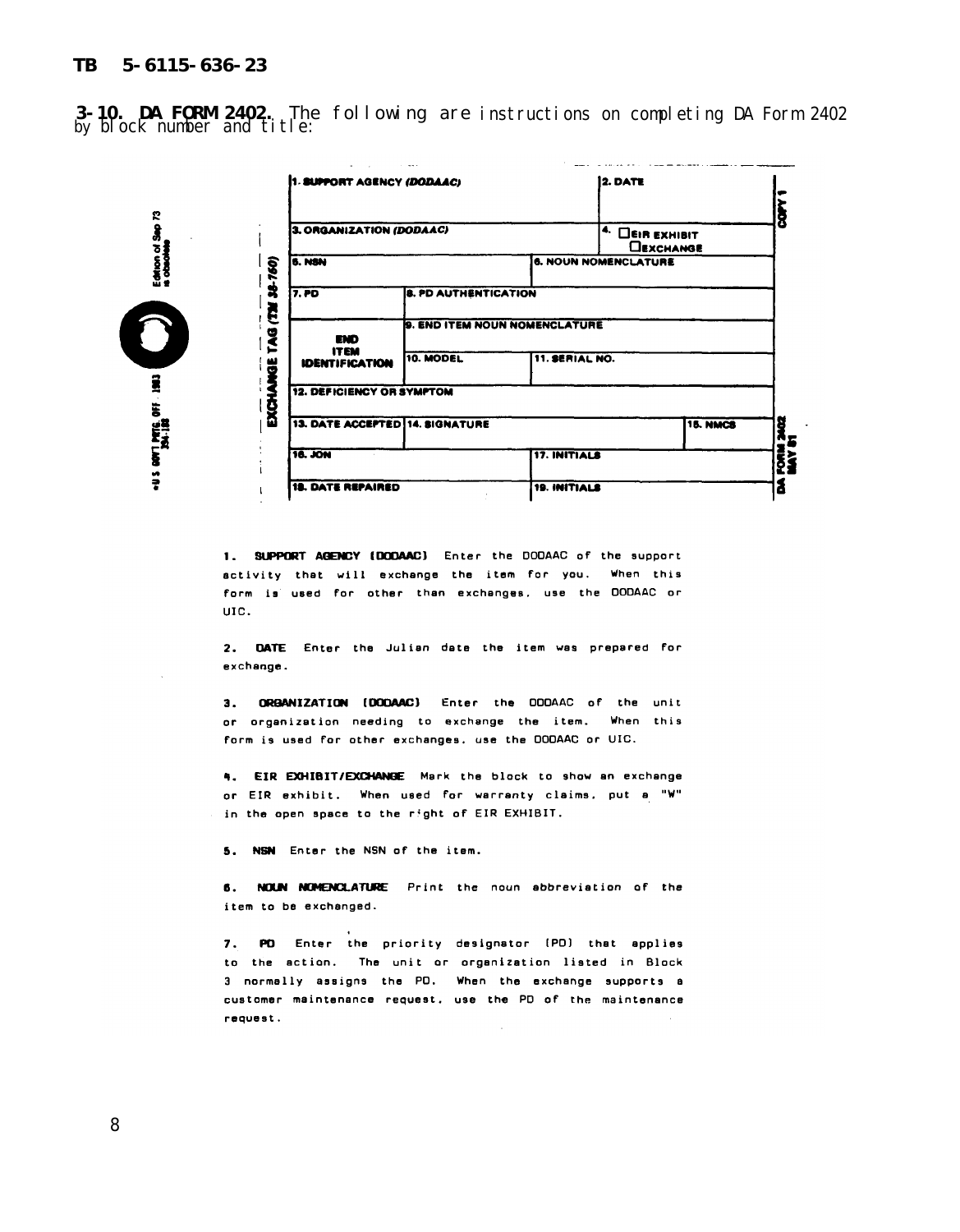#### 8. PD AUTHENTICATION

a. The commander or the designated representative signs when a PD of 01 through 10 is in Block 7.

b. Enter the job order number when a PD of 01 through 10 is taken from a maintenance request.

9. END ITEM NOMENCLATURE Enter the noun abbreviation of the end item for the part or component in Block 6.

10. MODEL Enter the model number of the end item.

11. SERIAL NO. Enter the serial number of the end item.

12. DEFICIENCY OR SYMPTOM Briefly describe the problem.

13. DATE ACCEPTED When the form is used as a receipt. the exchange facility will enter the Julian date.

14. SIGNATURE The person who receives the item for exchange signs.

15. NMCS Print the word "Yes" for an NMCS condition.

16. JON The facility that will repair the item enters the job order number.

17. INITIALS The person receiving the item for repair initials in this block.

18. DATE REPAIRED The person doing the work enters the date the work was finished.

19. INITIALS The person doing the work initials in this block.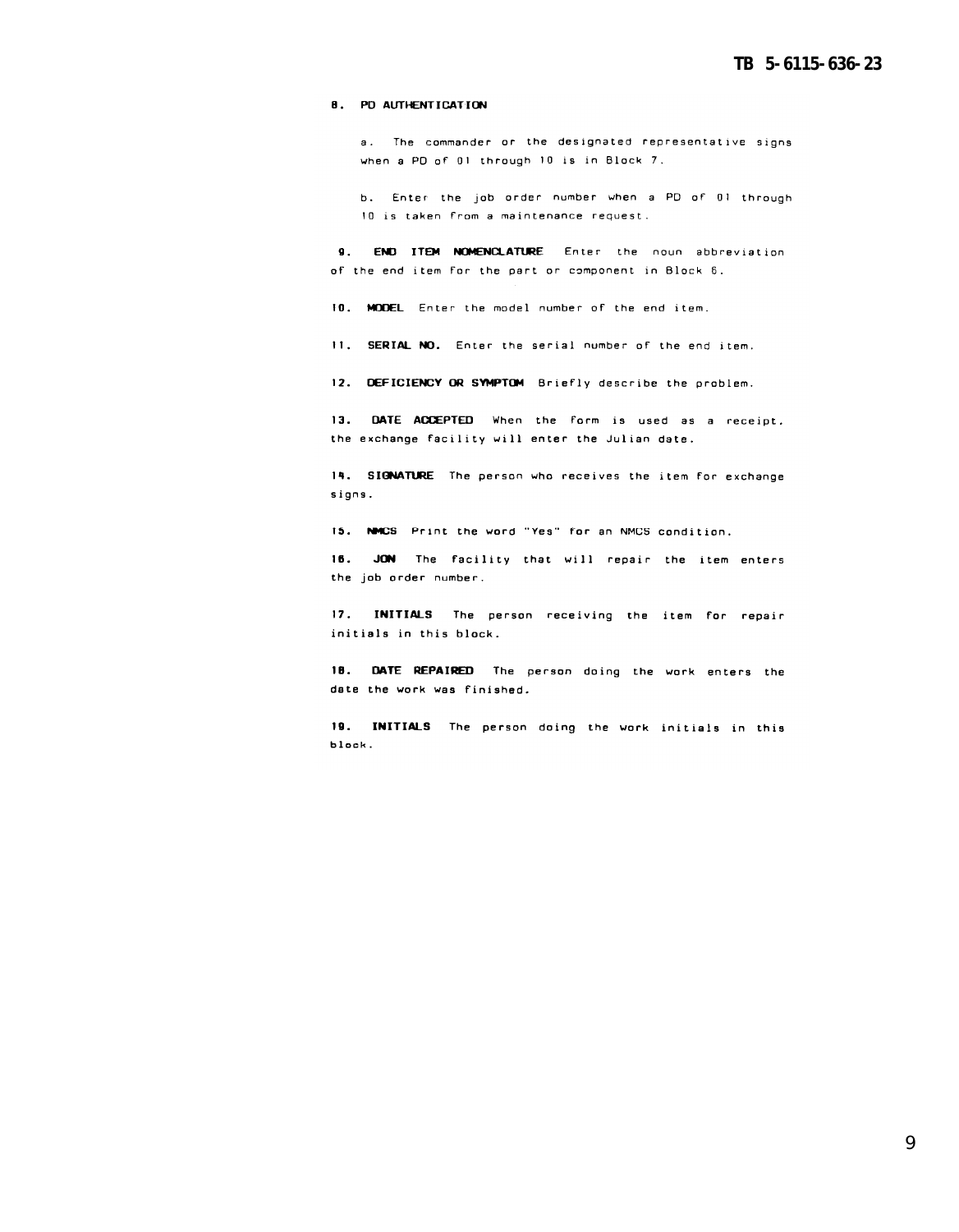### SECTION IV

### STORAGE AND SHIPMENT

**4-1. STORAGE.** Storage of the equipment or its components shall be as prescribed in applicable technical manuals.

**4-2. SHIPMENT.** Instructions for shipment of components will be provided by the TROSCOM Warranty Control Officer.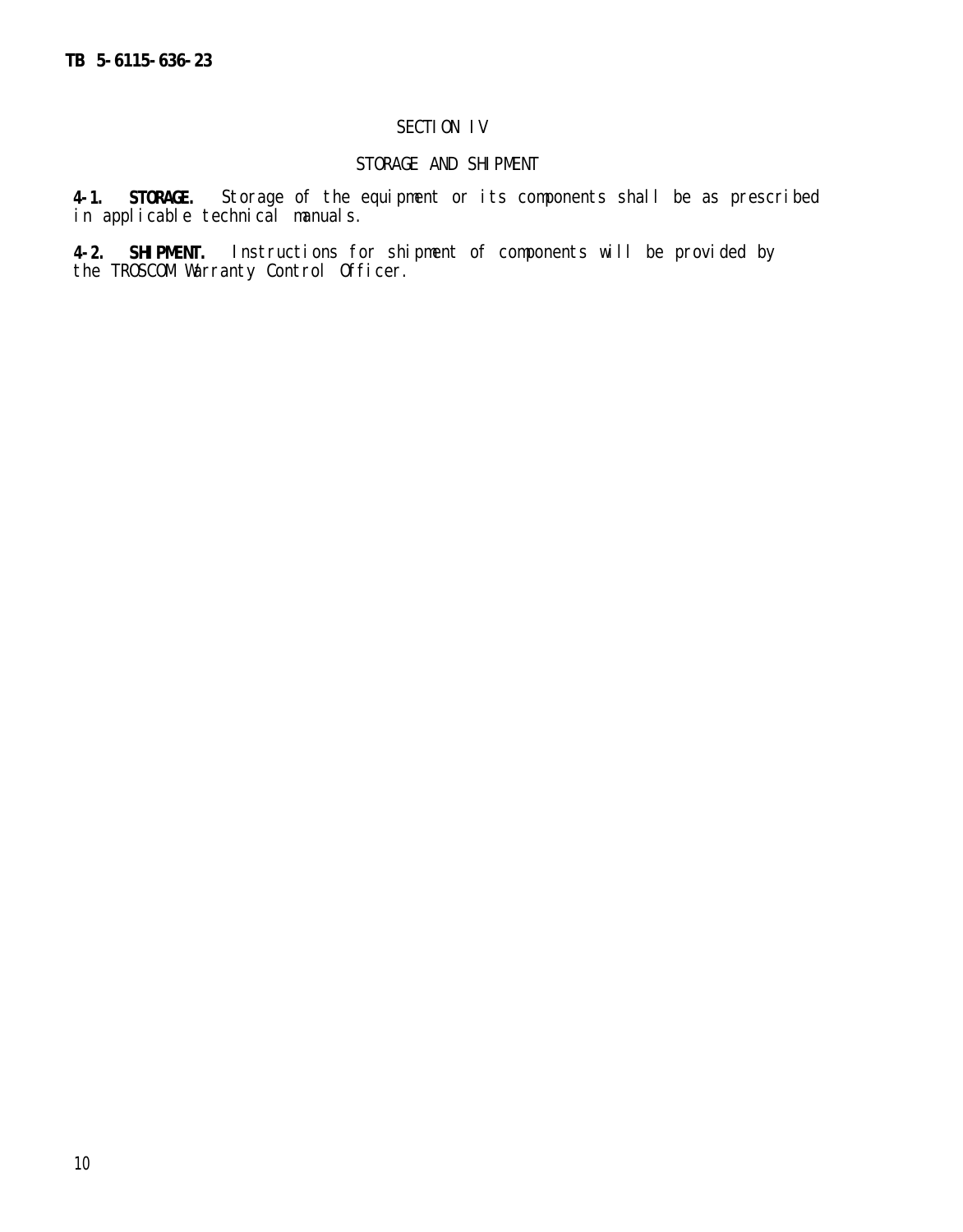# **APPENDIX A**

**TROSCOM WARRANTY CONTROL OFFICES (WARCO's)**

| Command        | Location/Station        | Address                                                                            | Phone AV/COMM     |
|----------------|-------------------------|------------------------------------------------------------------------------------|-------------------|
| TROSCOM        | <b>HEADQUARTERS</b>     | Cdr, TROSCOM<br>ATTN: AMSTR-Q<br>4300 Goodfellow Blvd.<br>St. Louis, MO 63120-1798 | 693-3478          |
|                | USACSLA FT. HUACHUCA    | Cdr, USA CSLA<br>ATTN: SELCL-MMP-MM<br>Ft. Huachuca, AZ 85613-7090                 | 879-6037          |
|                | USAEMRA VINT HILL FARMS | Cdr, USA EMRA<br>ATTN: SELEM-A<br>Vint Hill Farms Station<br>Warrenton, VA 22186   | 249-6781          |
| <b>USAREUR</b> | Belgium, Chivres        | Cdr, 47th Area Spt Group<br>ATTN: AERUK-Q<br>APO NY 09075                          | 243-1274          |
| <b>USAREUR</b> | GE, ANSBACH             | Crd, 1st AD<br>ATTN: AETS-KGD-M<br>APO NY 09326                                    | ETS 468-8467      |
| <b>USAREUR</b> | GE, BAD KREUZNACH       | Cdr, 8th DMMC<br>ATTN: AETH-MC<br>APO NY 09111                                     | ETS 490-7181/7148 |
| <b>USAREUR</b> | GE, BERLIN              | Cdr, USA Berlin<br>ATTN: AEBA-MA-0<br>APO NY 09742                                 | ETS 332-3249/3189 |
| <b>USAREUR</b> | GE, BREMERHAVEN         | Cdr, 543D Area Support Gp ETS 342-8285/8588<br>ATTN: AERB-GM<br>APO NY 09069       |                   |
| <b>USAREUR</b> | GE, CHIVRES BERLIN      | Cdr, 80th Area Support Gp<br>ATTN: AERSH-LM<br>APO NY 09088                        | ETS 361-5454      |
| USAREUR        | GE, DARMSTADT           | Cdr, 32D AADCOM<br>ATTN: AETL-GD-CM<br>APO NY 09175                                | ETS 348-6532/7186 |
| <b>USAREUR</b> | GE, FRANKFURT           | Cdr, 3D DMMC (3d AD)<br>ATTN: AETFOE-MMO-MAT<br>APO NY 09039                       | ETS 328-7221/8281 |
| <b>USAREUR</b> | GE, FRANKFURT           | Cdr, V Corps<br>ATTN: AETV-GDM-M<br>APO NY 09079                                   | ETS 320-6062/5773 |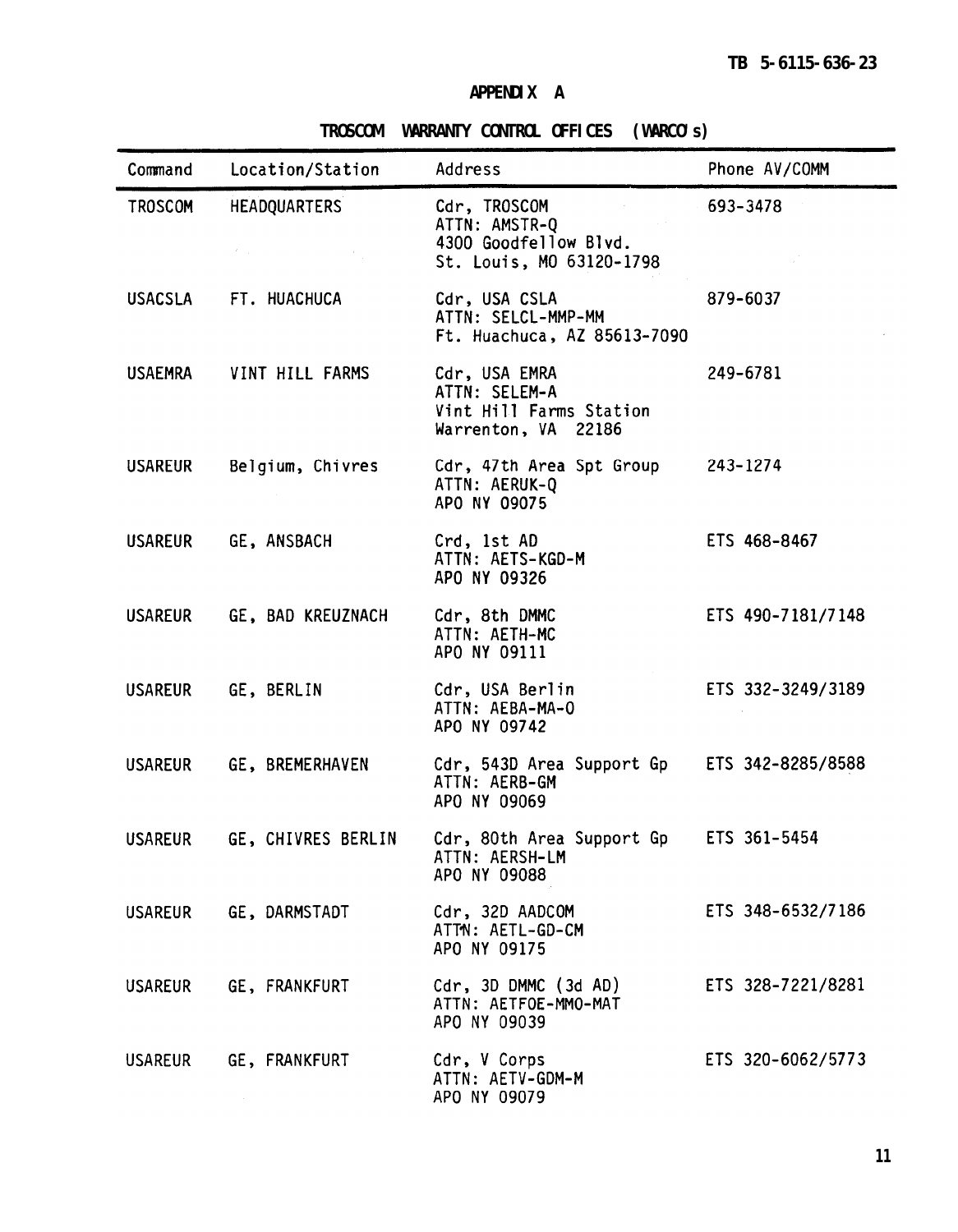# **APPENDIX A (Continued)**

**TROSCOM WARRANTY CONTROL OFFICES (WARCO's)**

| Command        | Location/Station         | Address                                                                                | Phone AV/COMM     |
|----------------|--------------------------|----------------------------------------------------------------------------------------|-------------------|
| <b>USAREUR</b> | GE, FULDA                | Cdr, 11th ACR<br>ATTN: AETO-CSS-MMC<br>APO NY 09146                                    | ETS 321-3679/3779 |
| <b>USAREUR</b> | GE, GARLSTEDT            | Cdr, 2D Armd Div (FWD)<br>ATTN: AEUAD-498-MAT<br>APO NY 09355                          | ETS 342-6730-6728 |
| <b>USAREUR</b> | GE, GOEPPINGEN           | Cdr, 1st Inf Div Fwd<br>ATTN: AETSGSB-MM-MMD<br>APO NY 09137                           | ETS 425-3637/3753 |
| <b>USAREUR</b> | GE, GRAFENWOEHR          | Cdr, 7th ATC<br>ATTN: AETT-DOL-SM-E<br>APO NY 09114                                    | ETS 476-2567/2767 |
| <b>USAREUR</b> | GE, GRAFENWOEHR          | Chief, M1 Mat Fielding Team ETS 476-2757/2612<br>ATTN: AMCPM-GCM-MFT-E<br>APO NY 09114 |                   |
| <b>USAREUR</b> | GE, HEIDELBERG           | Cdr, 7th MEDCOM<br>ATTN: AEMLO-L<br>APO NY 09102-3304                                  | ETS 370-2718/2719 |
| <b>USAREUR</b> | GE, HEIDELBERG           | Cdr, 26th Spt Gp<br>ATTN: AEUSG-LG-M<br>APO NY 09102-0161                              | ETS 370-8319/6478 |
| <b>USAREUR</b> | GE, KAEFERTAL            | Cdr, 51st Maint Bn<br>ATTN: AERAB-MO<br>APO NY 09086                                   | ETS 380-6773/7416 |
| <b>USAREUR</b> | GE, KAISERSLAUTERN       | Cdr, 9th Spt Ctr<br>ATTN: AERLM-LS<br>APO NY 09325-3704                                | ETS 483-7561/8625 |
| USAREUR        | <b>GE KAISERSLAUTERN</b> | Cdr, 29th Area Support Gp<br>ATTN: AERAS-MM<br>APO NY 09054                            | ETS 483-7347/8235 |
| <b>USAREUR</b> | GE, KAISERSLAUTERN       | Cdr, HHD 66th Maint Bn<br>ATTN: AERAS-W-D<br>APO NY 09227                              | ETS 489-6636/6676 |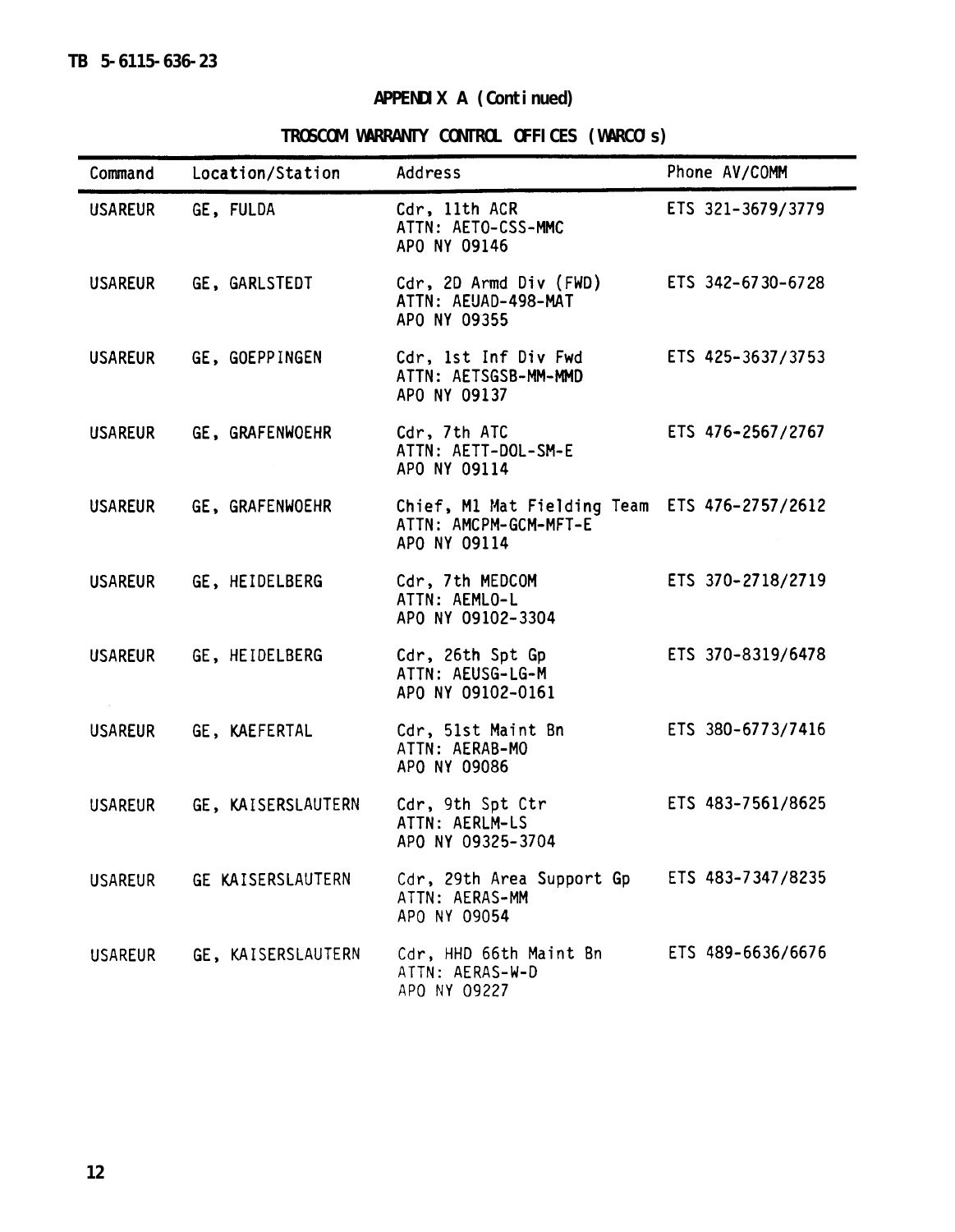# **APPENDIX A (Continued)**

**TROSCOM WARRANTY CONTROL OFFICES (WARCO's)**

| Command        | Location/Station | INUJUWI WANNANII UUNINUL UITTULJ (WANUU S)<br>Address              | Phone AV/COMM     |
|----------------|------------------|--------------------------------------------------------------------|-------------------|
| <b>USAREUR</b> | GE, KARLSRUHE    | Cdr, 18th Eng Bde<br>ATTN: AEUEG-S<br>APO NY 09164-2934            | ETS 376-6069/7102 |
| <b>USAREUR</b> | GE, MANNHEIM     | Cdr, CBT Equip Gp Europe<br>ATTN: AERSE-M-SMO<br>APO NY 09166-3768 | ETS 380-7686/6285 |
| <b>USAREUR</b> | GE, MOEHRINGEN   | Cdr, VII Corps<br>ATTN: AETS-GD-MR<br>APO NY 09107                 | ETA 421-2622/2382 |
| <b>USAREUR</b> | GE, MUNICH       | Cdr, 66th MI GP<br>ATTN: IAGPE-LO-MM<br>APO NY 09108-4827          | ETS 440-7306/6433 |
| <b>USAREUR</b> | GE, NELLINGEN    | Cdr, 800th CMMCS<br>ATTN: AETS-SC-CMMC-OP<br>APO NY 09061          | ETS 421-6500/6372 |
| <b>USAREUR</b> | GE, NELLINGEN    | Cdr, 2d SUPCOM Corps<br>ATTN: AETS-SC-GE-TAAEM<br>APO NY 09160     | ETS 421-6385      |
| <b>USAREUR</b> | GE, NEU ULM      | Cdr, 55th Maint Bn<br>ATTN: AEUATS-MMC<br>APO NY 09035             | ETS 427-6189/7193 |
| <b>USAREUR</b> | GE, NUERNBERG    | Cdr, 2d ACR<br>ATTN: AETSAC-AL-RMO<br>APO NY 09093                 | ETS 460-5757/5805 |
| <b>USAREUR</b> | GE, OBERURSEL    | Cdr, 4th TRANSCOM<br>ATTN: AEUTR-SVC-M<br>APO NY 09451-4006        | ETS 325-2743/2808 |
| <b>USAREUR</b> | GE, PIRMASENS    | Cdr, 59th Ord Bn<br>ATTN: AEUSA-DMM<br>APO NY 09189                | ETS 495-7216/7276 |
| <b>USAREUR</b> | GE, RHEINBERG    | Cdr, 7th SUPCOM<br>ATTN: AERSC-LM<br>APO NY 09712                  | Comm 02843 70757  |
| <b>USAREUR</b> | GE, RHEINBERG    | Cdr, 54 Area Support GP<br>ATTN: AERV-L<br>APO NY 09712            | Comm 02843-70674  |

**13**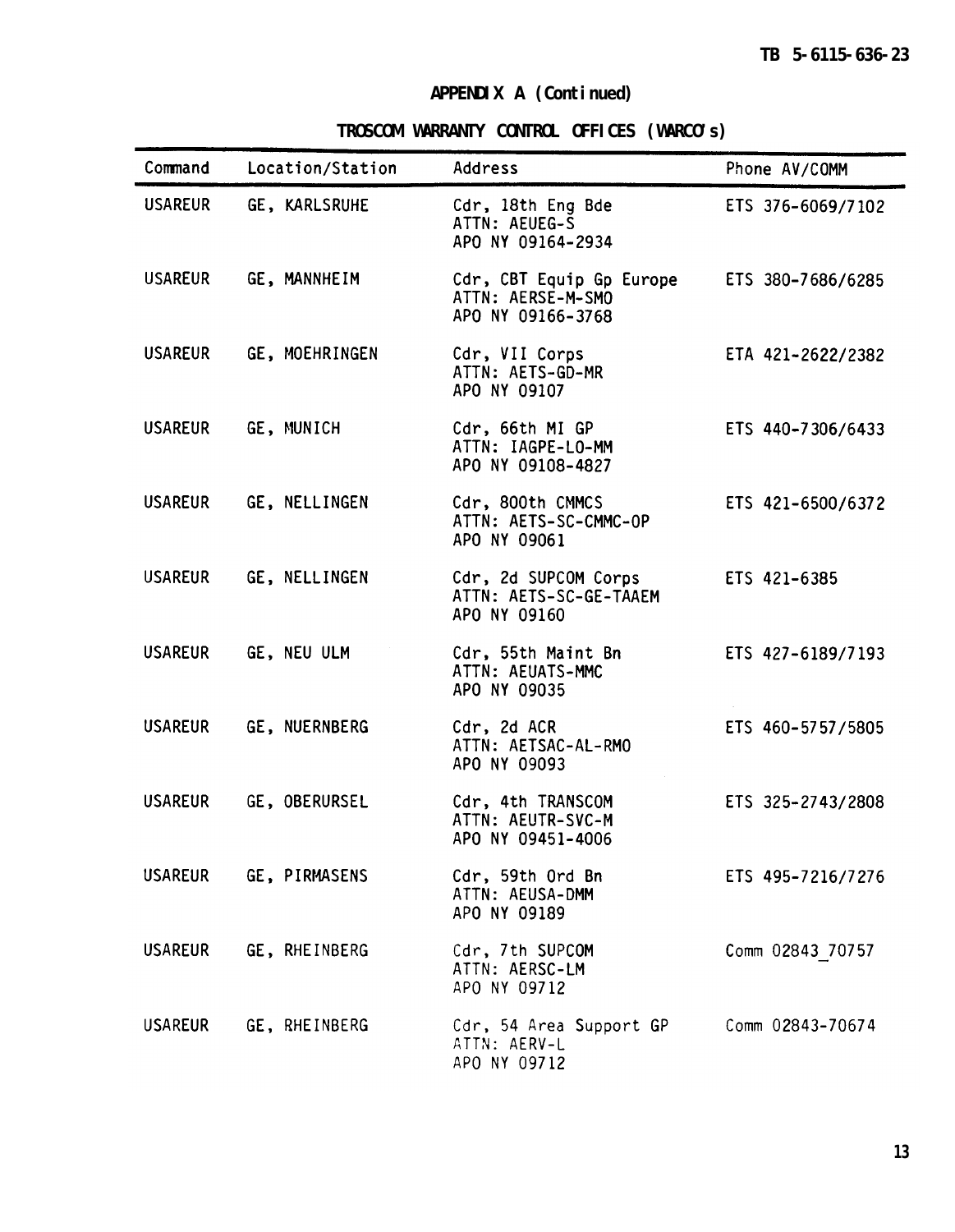**TB 5-6115-636-23**

# **APPENDIX A (Continued)**

**TROSCOM WARRANTY CONTROL OFFICES (WARCO's)**

| Command        | Location/Station | Address                                                                        | Phone AV/COMM                |
|----------------|------------------|--------------------------------------------------------------------------------|------------------------------|
| <b>USAREUR</b> | GE, SANDHOFEN    | Cdr, 70th TRANS BN<br>ATTN: AERSS-S<br>APO NY 09028                            | ETS 382-6110/7236            |
| <b>USAREUR</b> | GE, SECKENHEIM   | Cdr, HQ AMC Europe<br>ATTN: AMXEU-CQ<br>APO NY 09333                           | 380-6222<br>Comm 0621-478791 |
| <b>USAREUR</b> | GE, WIESBADEN    | Cdr, 19th Support Center<br>ATTN: AETV-SCM-PF<br>APO NY 09757-5000             | ETS 337-5851/5377            |
| <b>USAREUR</b> | GE, WORMS        | Cdr, 5th SIGCOM<br>ATTN: ASELG-M<br>APO NY 09056                               | ETS 383-7554/7548            |
| <b>USAREUR</b> | GE, WUERZBERG    | Cdr, 3d ID<br>ATTN: AETSBGD-MR<br>APO NY 09036                                 | ETS 350-7188/6226            |
| <b>USAREUR</b> | GE, WUERZBERG    | $Cdr$ , 3d ID<br>ATTN: AETSBSC-DM-(WARCO)<br>APO NY 09701                      | ETS 355-2603/2782            |
| <b>USAREUR</b> | GE, ZWEIBRUECKEN | Cdr, 60th Ord Gp<br>ATTN: AEROD-LM<br>APO NY 09052-3818                        | ETS 494-6275/7398            |
| <b>USAREUR</b> | GE, ZWEIBRUECKEN | Cdr, 200th TAMMC<br>ATTN: AEAGD-MMC-RL-W<br>APO NY 09052-5356                  | ETS 494-6568/8268            |
| <b>USAREUR</b> | IT, LIVORNO      | Cdr, 201st MMC (USASETAF)<br>ATTN: AESE-MMX-M<br>APO NY 09019                  | ETS 633-7002/7087            |
| <b>USARJ</b>   | JAPAN, ZAMA      | Cdr, USA Garrison Honshu<br>ATTN: AJGH-ID-MS-Q<br>APO San Francisco 96343-0071 | 228-4194                     |
| WESTCOM        | FT. SHAFTER      | Cdr, USASCH<br>ATTN: APZV-DLM<br>Ft. Shafter, HI 96858                         | 438-1410                     |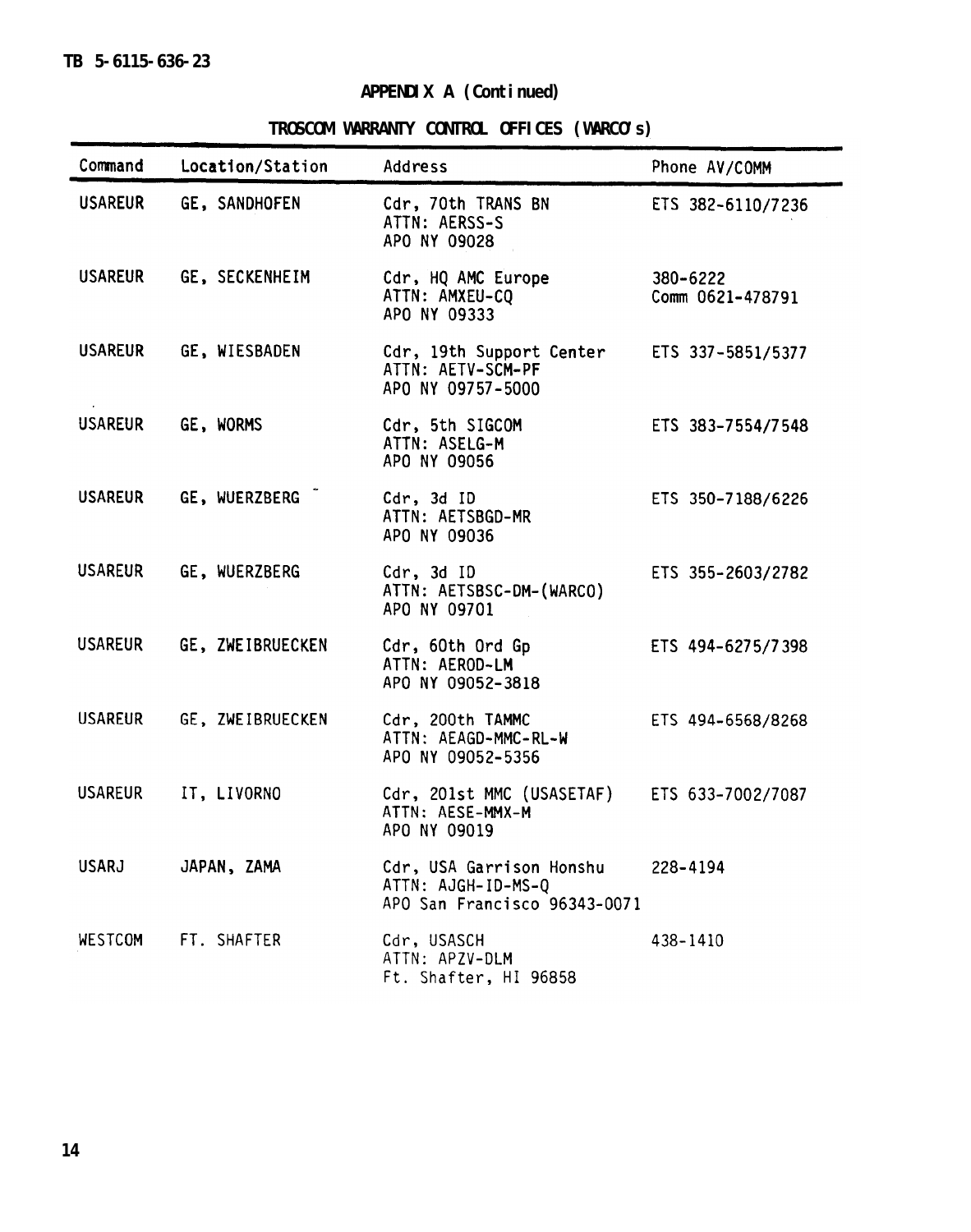### **APPENDIX B**

### **REFERENCES**

**DA FORM 2402<br>
DA FORM 2408-9** 

**DA PAM 738-750 The Army Maintenance Management System (TAMMS) DA FORM 2407 Maintenance Request DA FORM 2408-9 Acceptance Report**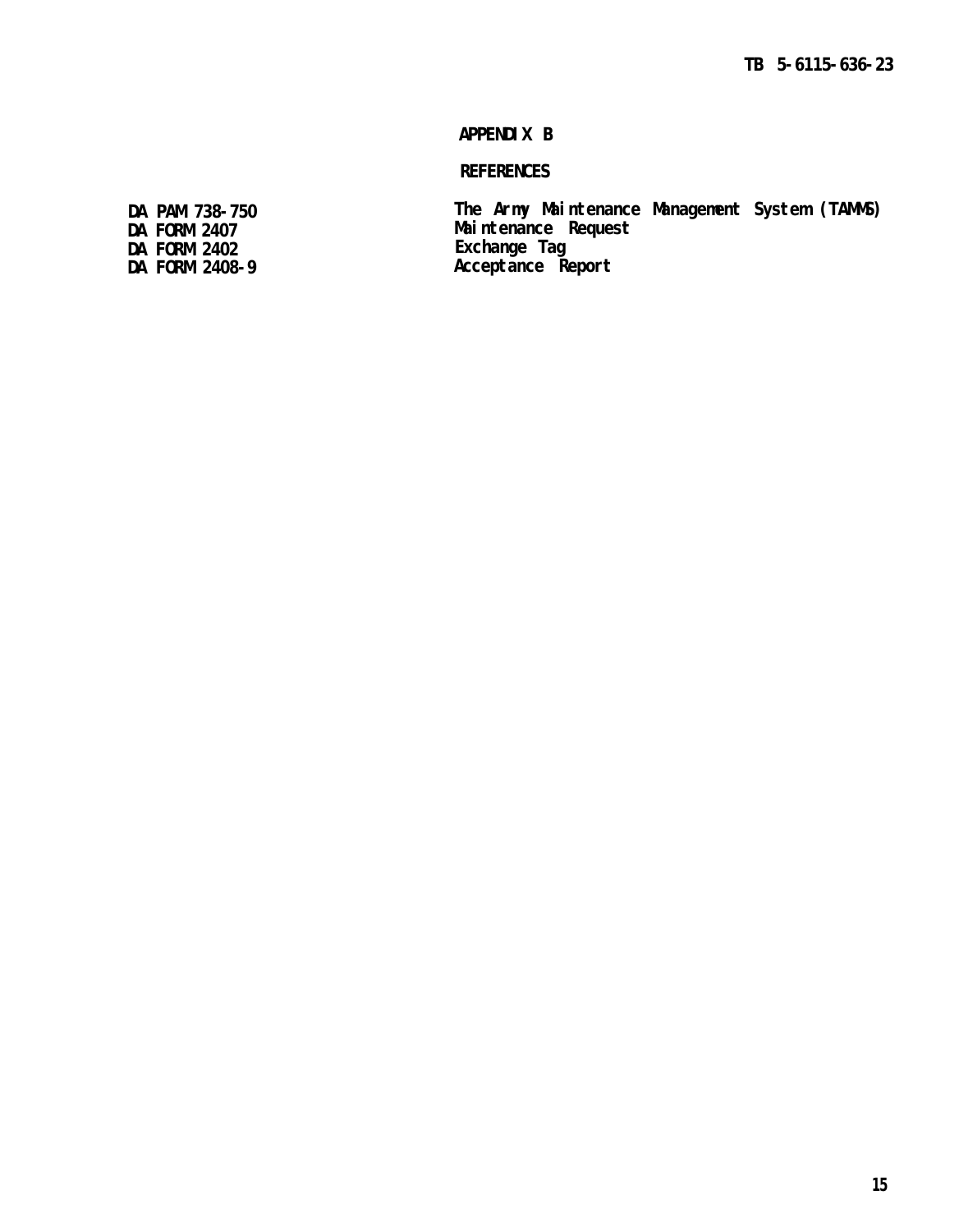#### **APPENDIX C**

#### **DEALERS**

#### **CALIFORNIA**

**465 California San Francisco, CA 94104 (415) 982-7830**

#### **COLORADO**

**5840 Dahlia St. Denver, CO 80022 (303) 287-7441**

#### **TEXAS**

**3919 Irving Blvd. Dallas, TX 75247 (214) 631-5370**

**Spur 122, South of LOOP 410 San Antonio, TX 78221**

WYOMI<sub>NG</sub>

**4813 Yellowstone Hwy-P.O. BOX 2559 Casper, WY 82064 (307) 234-6975**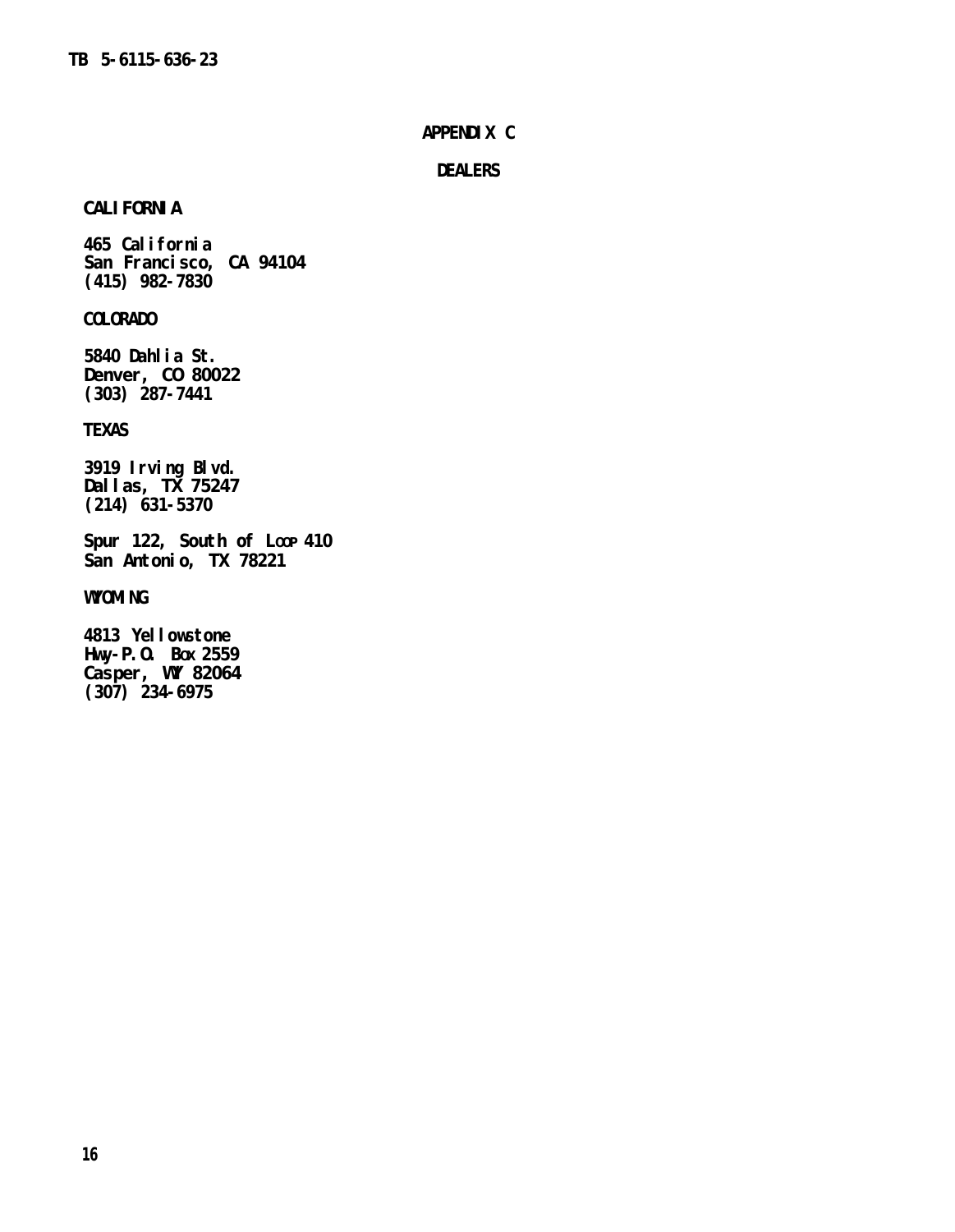### **By Order of the Secretary of the Army:**

**CARL E. VUONO** *General, United States Army Chief of Staff*

**Official:**

#### **THOMAS F. SIKORA**

*Brigadier General, United States Army The Adjutant General*

#### DISTRIBUTION:

To be distributed in accordance with DA Form 12-25E, (qty rqr blk no. 2758).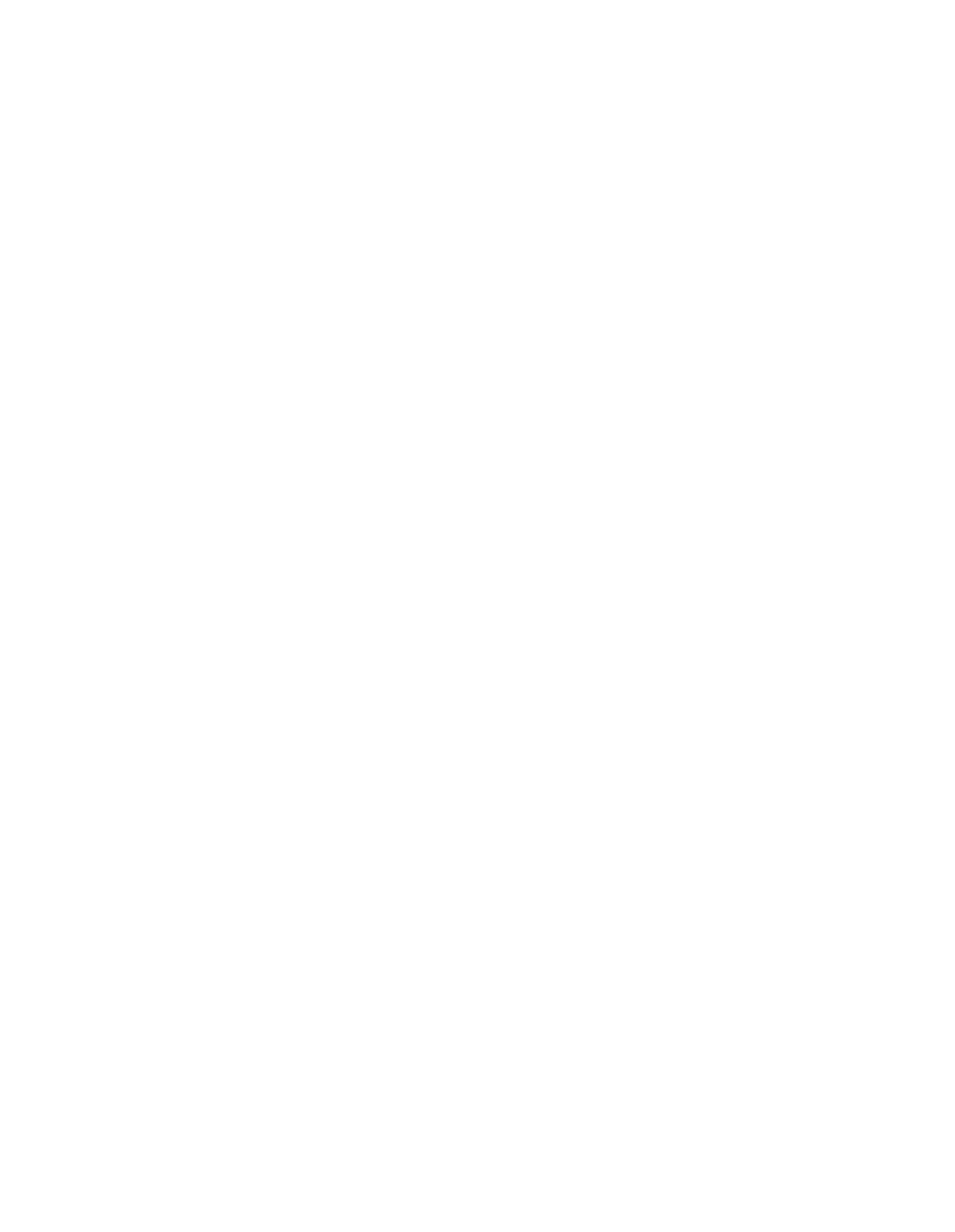|                                                                                                                 | RECOMMENDED CHANGES TO EQUIPMENT TECHNICAL PUBLICATIONS<br>SOMETHING WRONG<br><b>WITH PUBLICATION</b><br>FROM: (PRINT YOUR UNIT'S COMPLETE ADDRESS)<br>THENJOT DOWN THE<br>DOPE ABOUT IT ON THIS FORM.<br>CAREFULLY TEAR IT OUT, FOLD IT<br><b>DATE SENT</b><br>AND DROP IT IN THE MAIL. |
|-----------------------------------------------------------------------------------------------------------------|------------------------------------------------------------------------------------------------------------------------------------------------------------------------------------------------------------------------------------------------------------------------------------------|
| <b>PUBLICATION NUMBER</b>                                                                                       | PUBLICATION TITLE<br><b>PUBLICATION DATE</b>                                                                                                                                                                                                                                             |
| PIN-POINT WHERE IT IS<br><b>BE EXACT</b><br>PAGE<br>PARA-<br><b>FIGURE</b><br><b>GRAPH</b><br>NO.<br>NO.<br>NO. | IN THIS SPACE, TELL WHAT IS WRONG<br><b>TABLE</b><br>AND WHAT SHOULD BE DONE ABOUT IT.                                                                                                                                                                                                   |
| PRINTED NAME, GRADE OR TITLE AND TELEPHONE NUMBER                                                               | SIGN HERE                                                                                                                                                                                                                                                                                |
| DA FORM 2028-2                                                                                                  | PREVIOUS EDITIONS<br>P.S.--IF YOUR OUTFIT WANTS TO KNOW ABOUT YOUR<br>ARE OBSOLETE.<br>RECOMMENDATION MAKE A CARBON COPY OF THIS<br>AND GIVE IT TO YOUR HEADQUARTERS.                                                                                                                    |